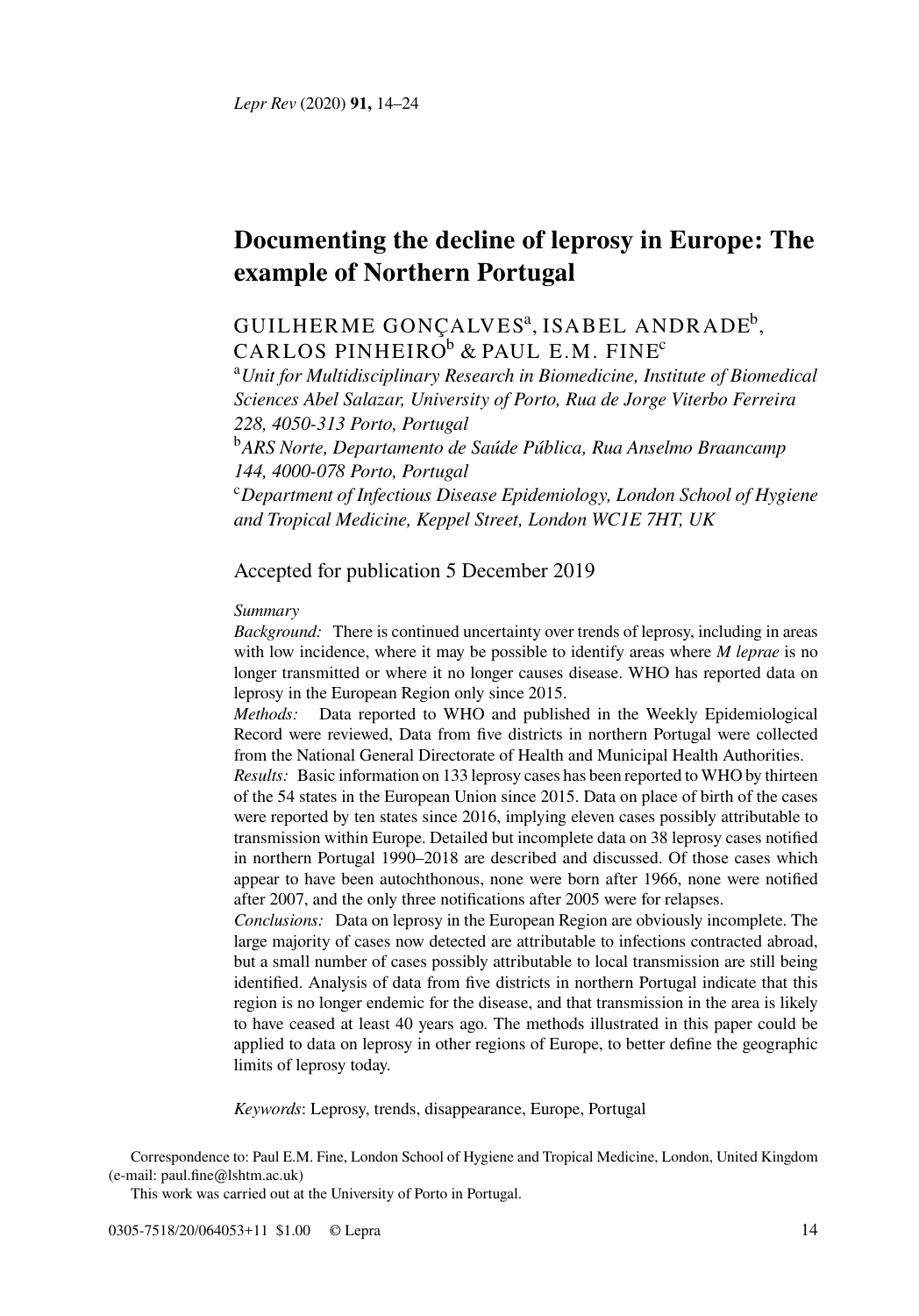#### **Introduction**

There has been much discussion of leprosy trends in recent years, stimulated in particular by the 1991 World Health Assembly resolution to "eliminate leprosy as a public health problem" by the year 2000, defined as a prevalence below [1](#page-10-0) per  $10,000$ .<sup>1</sup> The latest strategic plan has moved away from an emphasis upon simple prevalence reduction to targets focused upon numbers of newly detected cases with severe (Grade 2) disabilities among children and in total populations, and upon the cessation of legislation which discriminates against leprosy cases and their families.[2](#page-10-1) Trends published in WHO's Weekly Epidemiological Record (WER) indicate that global new case detection is declining slowly, but many questions remain given that several endemic countries fail to report, $3-6$  $3-6$  and the methods for diagnosing, registering and reporting cases have changed over time.

Understandably, there has been most emphasis upon India, Brazil and Indonesia, as these countries account for some 80% of global leprosy today. Trends in populations with relatively low incidence are also of interest, however, as they may provide evidence of the actual cessation of *M leprae* transmission (or cessation of the ability of *M leprae* infection to produce clinical disease). In addition, the presence of only small numbers of patients provides special opportunities for the investigation of risk factors, as one may ask: just why were these individuals among the last apparent cases in this population.

Though leprosy has a long history in Europe, this has received relatively little attention, as it contributes only a very small proportion to the global leprosy burden today. It is widely recognised that the disease was once endemic throughout the region, and that it declined steadily over recent centuries, such that northern Europe has been free of autochthonous disease for several decades. Among the most important events in the history of the disease were the discovery of the leprosy bacillus in Norway in 1873 and the creation of the Norwegian leprosy register in 1856, the first national register of any disease in the world.<sup>[7](#page-10-4)</sup> This register held data on almost 9,000 patients, up until the last registrations in the 1950s. Several other countries have provided evidence for the cessation of autochthonous disease. Thus the last autochthonous case in the British Isles was identified in 1954, in a young girl whose father had contracted leprosy in Brazil and then immigrated to the UK. $8$  The last case in the Netherlands had onset in 1[9](#page-10-6)58.<sup>9</sup> A recent paper provides evidence that transmission of *M leprae* ceased within recent decades in the Valencia region of Spain.<sup>[10](#page-10-7)</sup>

The WHO has only published data on leprosy in Europe since 2015. Though the reported data are obviously incomplete, this is an important step in monitoring trends of leprosy in the world. It is appreciated that many of the cases identified now in Europe are in immigrants, or in Europeans who were exposed and infected outside Europe, and are not attributable to autochthonous transmission. The issue of leprosy in migrants has become increasingly important in tracing leprosy trends around the world, and thus WHO has reported data on leprosy in "foreign born" individuals for the years since  $2015$ .<sup>[3](#page-10-2)–[6](#page-10-3)</sup> This paper discusses some of the problems in tracing the decline of this disease in Europe, with particular reference to the situation in northern Portugal.

#### **Leprosy in Europe today**

Disease reporting systems differ between countries, but leprosy is included on the list of notifiable diseases in virtually all states of the European Region. Table [1](#page-2-0) summarises the data as presented in the WER in recent years. According to these numbers, only eighteen "new cases" were reported in 2015, from 5 of the 59 states listed as in the European Region. Of the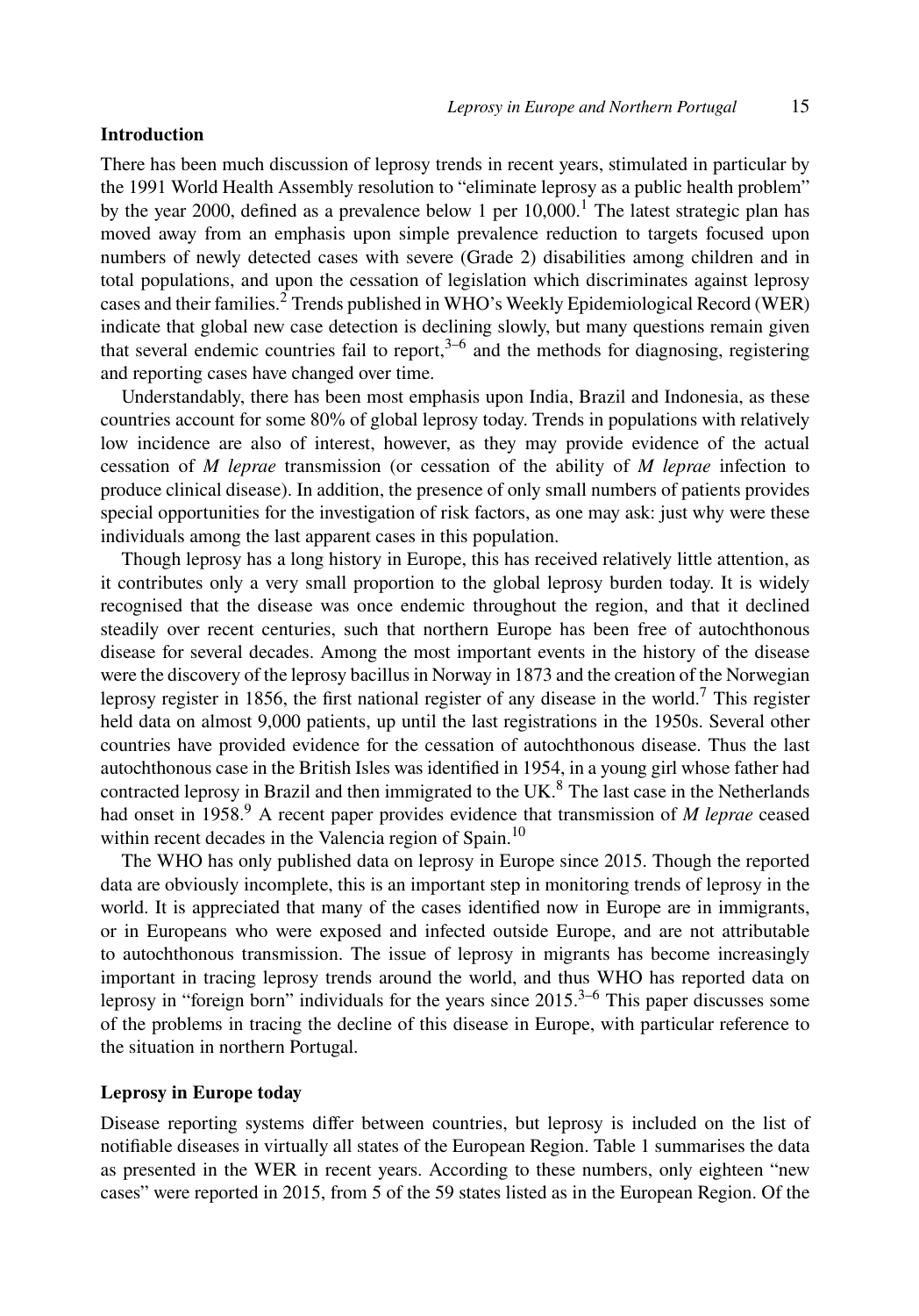| Data year |                      | <b>NCD</b>     | Foreign-born         | Comments                  |  |  |  |
|-----------|----------------------|----------------|----------------------|---------------------------|--|--|--|
| 2018      | Belgium              | $\mathbf{1}$   | $\mathbf{1}$         | 54 states                 |  |  |  |
|           | France               | 9              | 7                    | 14 zero reports           |  |  |  |
|           | Italy                | 5              | 5                    | 31 NR (no report)         |  |  |  |
|           | Netherlands          | 2              | $\overline{c}$       |                           |  |  |  |
|           | Portugal             | 5              | 3                    | 1 NCR with G2D            |  |  |  |
|           | Russian Fed.         | 3              | $\mathbf{0}$         |                           |  |  |  |
|           | Spain                | 7              | 5                    |                           |  |  |  |
|           | Sweden               | 11             | <b>NR</b>            | 39 registered at end 2018 |  |  |  |
|           | UK                   | 7              | <b>NR</b>            |                           |  |  |  |
|           | <b>Total</b>         | 50             | 23                   |                           |  |  |  |
|           | France               | 8              | NR.                  | 53 states                 |  |  |  |
|           | Italy                | 8              | 6                    | 19 zero reports           |  |  |  |
| 2017      | Kazakhstan           | 1              | NR.                  | 28 NR (no report)         |  |  |  |
|           | <b>Netherlands</b>   | 3              | 3                    |                           |  |  |  |
|           | Portugal             | <b>NR</b>      | <b>NR</b>            |                           |  |  |  |
|           | Spain                | 9              | $\tau$               | 1 NCR with G2D            |  |  |  |
|           | UK                   | $\overline{4}$ | $\overline{4}$       |                           |  |  |  |
|           | <b>TOTAL</b>         | 33             | 20                   | 32 registered at end 2017 |  |  |  |
|           | Belgium              | 3              | NR.                  | 53 states                 |  |  |  |
|           | Germany              | $\overline{2}$ | $\overline{2}$       | 24 zero reports           |  |  |  |
|           | Italy                | 12             | 11                   | 22 NR                     |  |  |  |
| 2016      | Netherlands          | 5              | 5                    |                           |  |  |  |
|           | Portugal             | $\overline{4}$ | $\overline{4}$       | 4 NCR with G2D            |  |  |  |
|           | UK                   | 5              | 5                    |                           |  |  |  |
|           | Uzbekistan           | 1              | <b>NR</b>            | 16 registered at end 2016 |  |  |  |
|           | <b>TOTAL</b>         | 32             | 27                   |                           |  |  |  |
| 2015      | Germany              | $\overline{c}$ | Not reported for     | 59 states                 |  |  |  |
|           |                      |                | European countries   |                           |  |  |  |
|           | Israel               | $\mathfrak{2}$ |                      | 23 zero reports           |  |  |  |
|           | Portugal             | $\overline{2}$ |                      | 30 NR                     |  |  |  |
|           | Spain                | 8              |                      | $1$ "v" report ?          |  |  |  |
|           | UK                   | $\overline{4}$ |                      |                           |  |  |  |
|           | <b>TOTAL</b>         | 18             |                      |                           |  |  |  |
| 2014      |                      |                | Europe not mentioned |                           |  |  |  |
| 2013      | Europe not mentioned |                |                      |                           |  |  |  |

<span id="page-2-0"></span>**Table 1.** Leprosy in the European Region (as reported in the WHO Weekly Epidemiological Record)<sup>[3](#page-10-2)[–6](#page-10-3)</sup>

 $NCD = New cases detected; G2D = Grade 2 disability; NR = no report.$ 

remaining 54 states, 30 provided no report and 23 reported zero new cases (one state is listed as reporting "v" new cases, apparently a typo).<sup>[3](#page-10-2)</sup> Over the next years 32, 33 and then 50 newly detected cases were reported from 53 European states.<sup>[4](#page-10-8)[–6](#page-10-3)</sup> Data were provided from some of these states on the numbers of cases described as "foreign born" for the years since  $2016$  $2016$ .<sup>[4](#page-10-8)–6</sup>

Thus over the past four years, a total of 13 European states have reported the detection of at least one "new" leprosy case, the majority (at least 70, of 133 total) being reported in foreignborn individuals. The largest number of new cases has been reported from Italy (12, 8 and 5 in the last three years). Only four states have implicitly reported cases in individuals apparently born inside the country: 2 in France, 3 in Italy, 2 in Portugal and 4 in Spain ("implicitly" as these numbers are obtained by subtracting reported foreign born from total new cases detected, though it is possible that place of birth was unknown for some cases). Whether any these cases were autochthonous (attributable to infection within Europe) cannot be inferred from these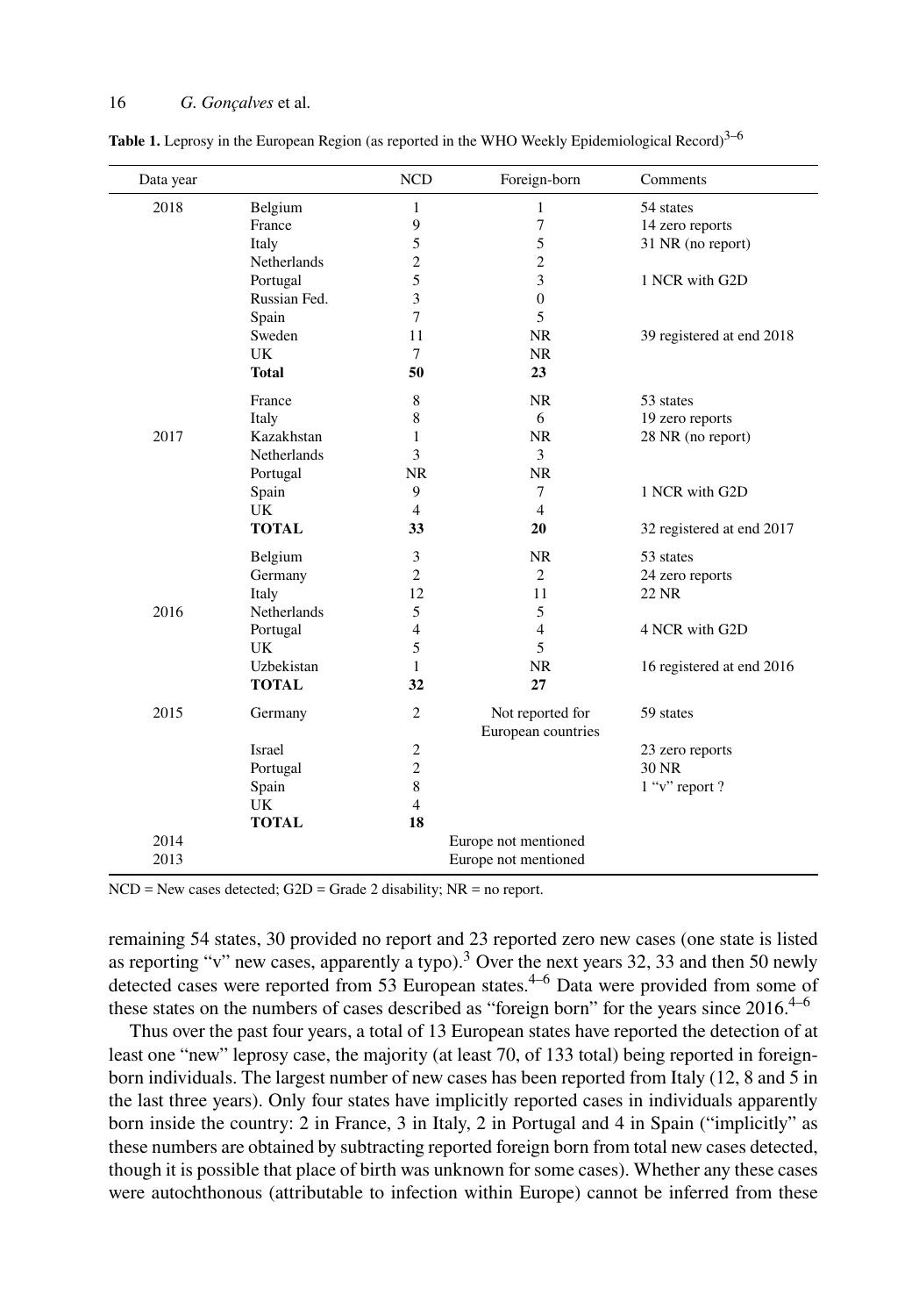data, as some individuals born in Europe may have become infected elsewhere in the world. Though we may suspect that these data provide far from a complete picture, they are at least consistent with our understanding of the gradual disappearance of leprosy from Europe, with this trend being most advanced in the northern countries of the region.

# **Leprosy in Portugal**

Statutory notification of infectious diseases was introduced in Portugal in 1901 and leprosy was on the list of reportable diseases from the very beginning.[11](#page-10-9) Specific changes in the procedures to declare, record and process data concerning leprosy cases in Portugal have been described elsewhere.<sup>[12](#page-10-10)</sup> For most of the time period considered in this study, a notification form (NF) was used for all reportable diseases on the list, including leprosy. The NF was filled out in triplicate, and sent to the Municipal Health Authority (MHA). One copy was kept at the MHA to enable investigations to identify the source of infection and take preventative measures, and one copy was sent to the regional level. The third copy was sent to the General Directorate of Health (GDH) in Lisbon, which provided the basis for national statistics. From 2014 a new surveillance system was implemented, with notifications being made by physicians using an electronic system called SINAVE.[13](#page-10-11)

These data have been used to document the decline of leprosy in Portugal from the mid-20th century up until 2016.<sup>[12](#page-10-10)[,14–](#page-10-12)[16](#page-10-13)</sup> The decline has been precipitous, from more than 100 cases per annum in the 1950s, to approximately 20 per annum in the 1980s to single digits for most years after 1990. These analyses have revealed a shift to older ages and to an increased proportion of multibacillary disease, over time, similar to trends first noted in the Norwegian register.<sup>[7,](#page-10-4)[12](#page-10-10)</sup> They also revealed that incidence was higher in rural than in urban areas. We here describe data on cases in the five districts of Northern Portugal (NP), from 1990 through 2018, illustrating some of the problems of leprosy surveillance today.

#### **Materials and methods**

This study focuses upon data from five districts in northern Portugal, with a combined population of 3,253,106 in 2011 (Figure [1\)](#page-4-0). Three sources of data were used:

- We consulted official statistics published by the central national GDH. This provided the number of cases by year and district.
- We asked the epidemiological unit of the GDH to provide copies of the paper notification forms (NF). In addition, the NP Regional Health Authority sent an e-mail to all MHAs in NP, asking for the paper notification forms. When available, these forms provided data on: sex, date of birth, place of residence, diagnostic validity (suspect, probable or confirmed), existence of laboratory or other diagnostic data, whether other related cases were known, date when symptoms began, whether the patient was admitted to hospital or died, likely source of infection, occupation, the date on which the physician reported the disease, and date of receipt of the notification by the MHA. The forms changed over time and not all were completely filled.
- The Regional Health Authority also asked the MHAs to provide additional written information (AWI) whenever available, whether from the epidemiological inquiry done after the notification, or other source. Consequent to this request, some of them made additional inquiries on cases, consulting the local computerized database of patients of the Portuguese national health service. Though the AWI was heterogeneous in terms of quantity and quality, it sometimes assisted in distinguishing between newly-detected cases and relapses. It was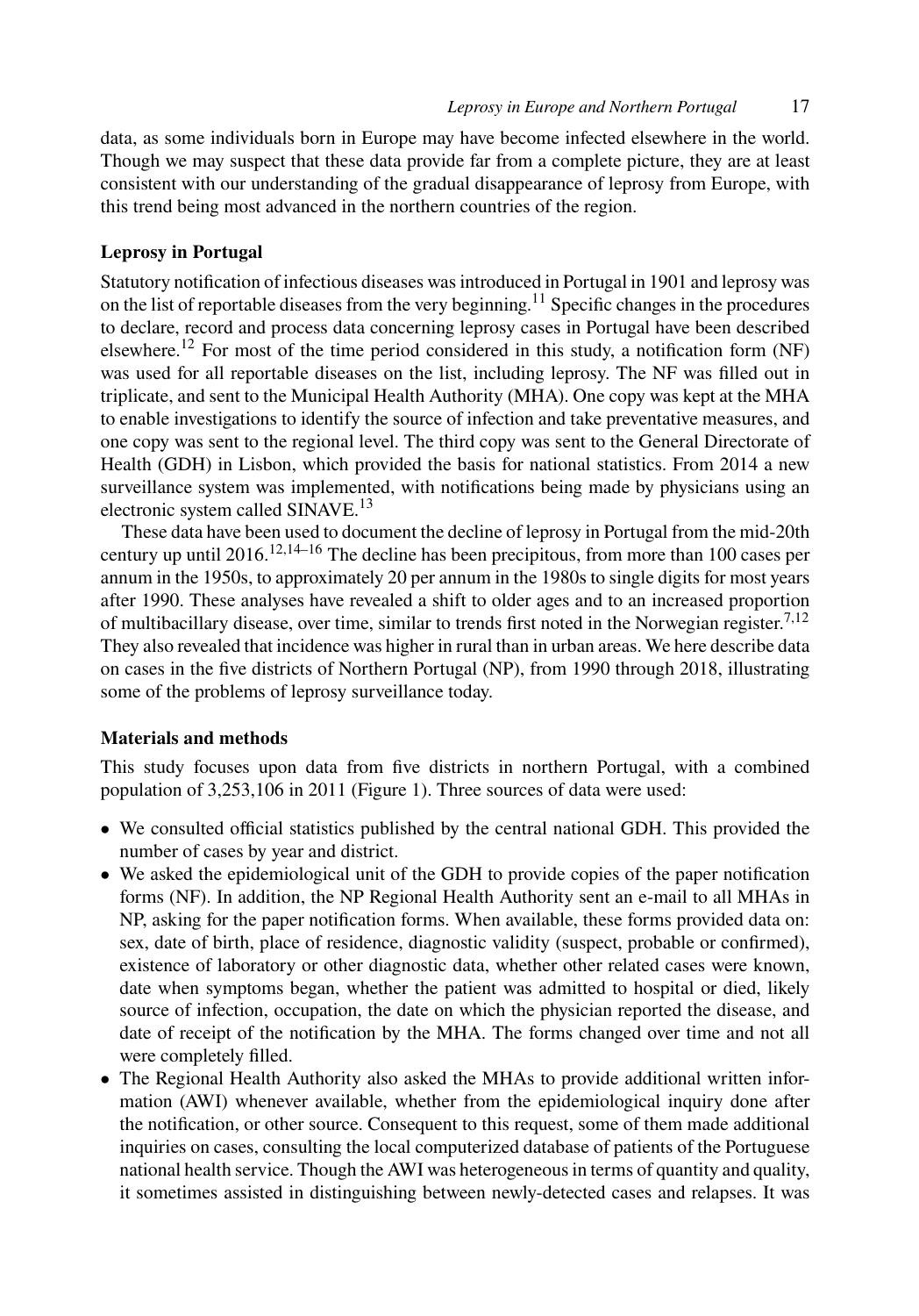<span id="page-4-0"></span>

**Figure 1.** Map of Portugal showing the five northern districts included in this report:  $1 =$  Viana do Castelo,  $2 =$ Braga,  $3$  = Porto,  $4$  = Vila Real,  $5$  = Bragança.

also sometimes possible to identify the likely origin of the infection (autochthonous or imported), the clinical classification (Ridley-Jopling and/or WHO pauci/multibacillary), the existence of disabilities, treatment, etc. The AWI was also valuable as a check and to complete information from the notification forms. AWI was available for all cases notified since 2006.

Given the small number of cases, formal statistical analysis is inappropriate, but it is still possible to construct a picture of the epidemiological situation. The study was approved by the Ethics Committee of the Portuguese Northern health region (*Comissão de Ética para a Saúde da ARS do Norte*) in July 2013.

#### **Results**

Over the years 1990–2013, 154 leprosy cases were reported in the whole country, but only 38 in residents of the five districts of Northern Portugal (NP). Since the year 2014, with the new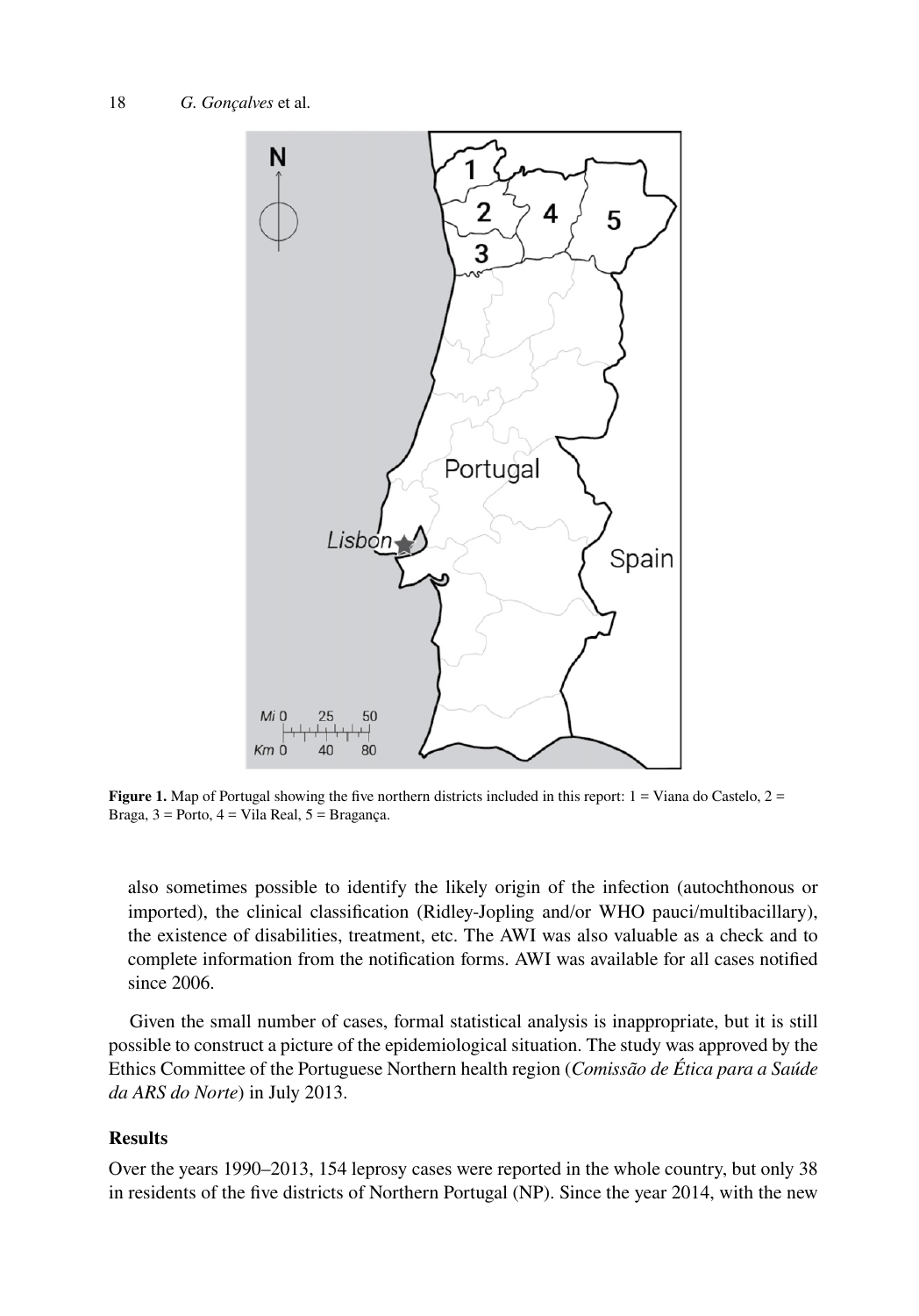<span id="page-5-0"></span>

**Figure 2.** Reported cases of leprosy in Portugal and in the five Northern Portuguese districts, from 1990 to 2018. The number for all Portugal in 2017 is not available.

(SINAVE) reporting system in place, there have been 12 cases reported in Portugal as a whole but none in the five northern districts.  $6,16$  $6,16$  $6,16$  (Figure [2\)](#page-5-0).

No written document was available for 13 of the 38 cases published in the official statistics (Table [2](#page-6-0)). For 10 cases, only the notification form (NF) was available, while for the remaining 15 both the NF and additional written information (AWI) could be consulted. All cases reported after 2005 were in this latter category. The ages of the notified cases with information, 11 females and 14 males, ranged from 15 to 86 years.

For 14 cases there was an explicit clinical classification using the Ridley–Jopling scale (TT to LL) and for another two cases it was described as "multibacilar" (MB) or "paucibacilar" (PB). For 15 of the cases with clinical classification it was clearly mentioned (and sometimes described in detail) that the diagnosis had been lab confirmed. In only one case it was mentioned that the diagnosis was based on clinical information but not yet lab confirmed. Moreover, for three cases with no clinical classification mentioned it was written that diagnosis had been lab confirmed. These classifications are included in Table [2.](#page-6-0)

It was not always clear from the NF or AWI whether a notification was for newly detected disease, longstanding chronic disease or for relapse, or whether the individual had been notified in the past. Our logic in classifying them was as follows. Of the 15 cases with AWI, 9 had record of onset between 8 and 52 years before the notification date. For 7 of these, there was a record that an earlier treatment course had been successful, and thus we have considered them to be confirmed relapses ("Relapse" in Table [2](#page-6-0)). There was no information on cure after initial treatment for the other two cases, and the notes mentioned lack of adequate treatment compliance; and thus we have labelled these as probable relapses (" $Rel(p)$ " in Table [2\)](#page-6-0). The remaining 6 cases with AWI have been classified as newly-detected cases ("New" in Table [2\)](#page-6-0), though a doubt may remain for the five cases notified since 2005 among immigrants from Brazil, because of a lack of information from the original country.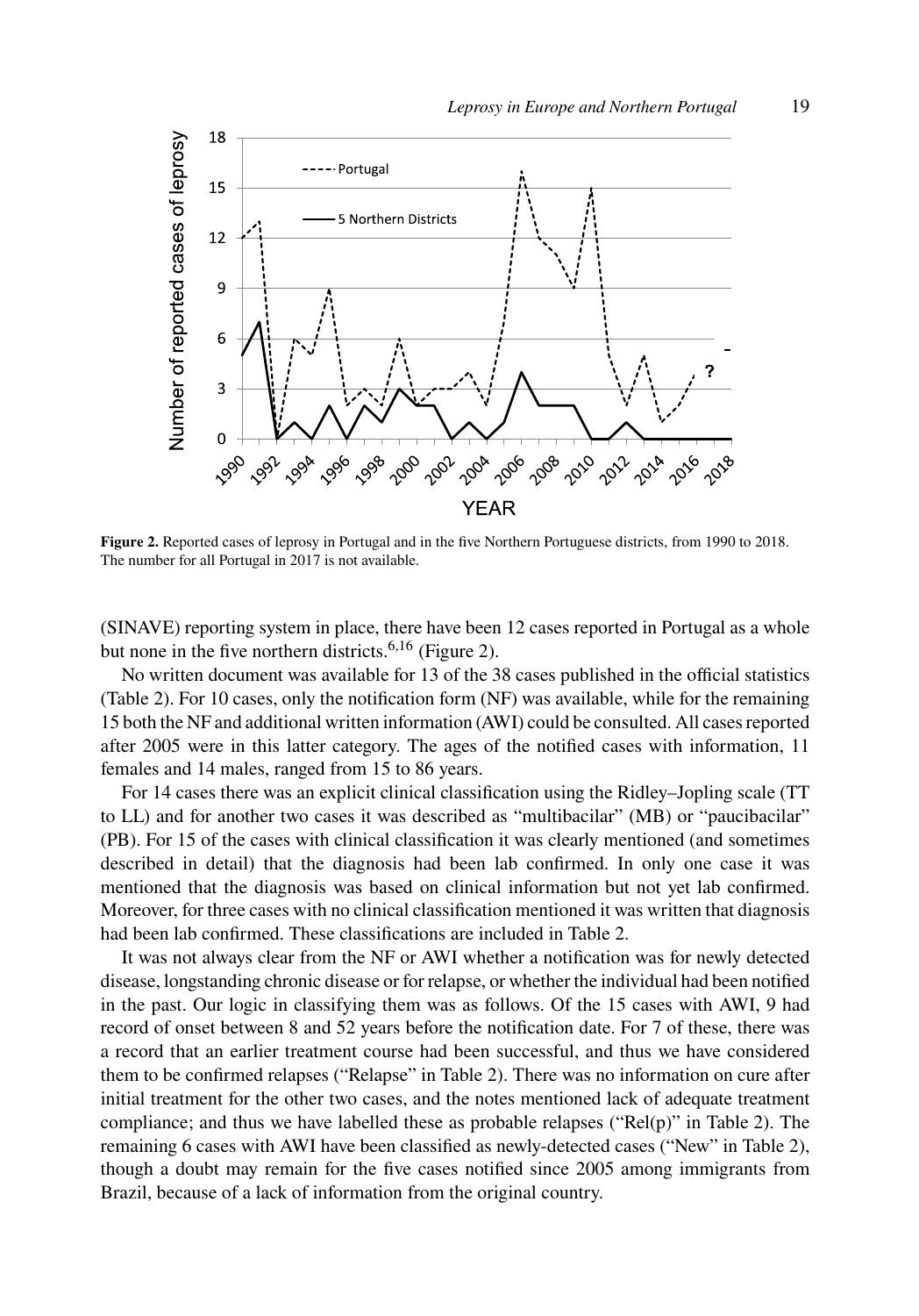<span id="page-6-0"></span>

| Table 2. Basic characteristics of the 38 leprosy cases reported in North Portugal between 1990 and 2012 |  |  |
|---------------------------------------------------------------------------------------------------------|--|--|
|---------------------------------------------------------------------------------------------------------|--|--|

| Case           | <b>INFO</b>         |            | Year<br>of<br><b>Birth</b> | Sex                      | Year of<br>Notifi-<br>cation | <b>ONSET</b>             |                          | Diag*<br>(conf) | New<br><b>or</b><br>Relapse | Autochthonous<br>or Imported | Likely<br>source<br>country |
|----------------|---------------------|------------|----------------------------|--------------------------|------------------------------|--------------------------|--------------------------|-----------------|-----------------------------|------------------------------|-----------------------------|
|                | $\overline{\rm NF}$ | <b>AWI</b> |                            |                          |                              | NF                       | <b>AWI</b>               |                 |                             |                              |                             |
| 1              | $\mathbf Y$         | ${\bf N}$  | 1934                       | M                        | 1990                         | 1989                     | $\overline{a}$           | ?(?)            | New(s)                      | Autochthonous                |                             |
| 2              | Y                   | N          | 1952                       | ${\bf F}$                | 1990                         | 1986                     | $\frac{1}{2}$            | ?(?)            | New(s)                      | Autochthonous                |                             |
| 3              | Y                   | N          | 1965                       | M                        | 1990                         | NR                       | $\overline{\phantom{0}}$ | ? (?)           |                             | Autochthonous                |                             |
| $\overline{4}$ | N                   | N          | $\overline{\mathcal{L}}$   | $\overline{\cdot}$       | 1990                         | $\overline{\mathcal{L}}$ | $\overline{\cdot}$       | ?(?)            | $\overline{\mathcal{L}}$    | $\overline{\cdot}$           |                             |
| 5              | N                   | N          | $\overline{\mathcal{L}}$   | $\overline{\mathcal{L}}$ | 1990                         | $\overline{\mathcal{C}}$ | $\overline{\cdot}$       | ?(?)            | $\overline{\mathcal{C}}$    | ?                            |                             |
| 6              | Y                   | N          | 1964                       | F                        | 1991                         | 1990                     | $\overline{a}$           | ?(?)            | New(s)                      | Autochthonous                |                             |
| 7              | Y                   | N          | 1966                       | $\mathbf F$              | 1991                         | NR                       | $\overline{a}$           | ?(?)            |                             | Autochthonous                |                             |
| 8              | Y                   | Y          | 1930                       | $\mathbf F$              | 1991                         | <b>NR</b>                | 1971                     | LL(L)           | Rel(p)                      | Autochthonous                |                             |
| 9              | $\mathbf N$         | N          | ?                          | $\overline{\mathcal{E}}$ | 1991                         | $\overline{\mathcal{C}}$ | $\overline{\mathcal{C}}$ | ?(?)            | ?                           | $\overline{\cdot}$           |                             |
| 10             | N                   | N          | $\overline{\mathcal{L}}$   | $\overline{\mathcal{L}}$ | 1991                         | $\overline{\cdot}$       | $\overline{\mathcal{C}}$ | ? (?)           | $\overline{\mathcal{L}}$    | $\overline{\mathcal{L}}$     |                             |
| 11             | N                   | N          | $\overline{\cdot}$         | $\overline{\mathcal{C}}$ | 1991                         | $\overline{\mathcal{L}}$ | $\overline{\mathcal{C}}$ | ? (?)           | $\overline{\mathcal{L}}$    | $\overline{\mathcal{C}}$     |                             |
| 12             | N                   | N          | $\gamma$                   | $\overline{\mathcal{L}}$ | 1991                         | ?                        | $\overline{\cdot}$       | ?(?)            | ?                           | ?                            |                             |
| 13             | Y                   | N          | 1929                       | M                        | 1993                         | 1991                     | $\overline{a}$           | ?(?)            | New(s)                      | Autochthonous                |                             |
| 14             | Y                   | N          | 1960                       | $\mathbf F$              | 1995                         | 1993                     | $\overline{\phantom{0}}$ | LL(L)           | New(s)                      | Imported                     | Africa                      |
| 15             | N                   | N          | $\overline{\cdot}$         | $\overline{\cdot}$       | 1995                         | $\overline{\mathcal{L}}$ | $\overline{\mathcal{L}}$ | ?(?)            | $\gamma$                    | 7                            |                             |
| 16             | Y                   | Y          | 1927                       | $\mathbf F$              | 1997                         | 1996                     | $\blacksquare$           | LL(L)           | New                         | Autochthonous                |                             |
| 17             | N                   | N          | $\overline{\cdot}$         | $\overline{\mathcal{L}}$ | 1997                         | $\overline{\mathcal{L}}$ | $\overline{\cdot}$       | ?(?)            | 9                           | 9                            |                             |
| 18             | Y                   | Y          | 1932                       | M                        | 1998                         | 1990                     | 1965                     | BL(C)           |                             | Relapse Autochthonous        |                             |
| 19             | Y                   | N          | 1946                       | M                        | 1999                         | 1986                     | $\overline{a}$           | $?$ (L)         | Rel(s)                      | Imported                     | Iraq/Egypt                  |
| 20             | Y                   | N          | 1938                       | M                        | 1999                         | NR                       | $\frac{1}{2}$            | ? (L)           | $\overline{a}$              | Autochthonous                |                             |
| 21             | N                   | N          | $\cdot$                    | $\overline{\cdot}$       | 1999                         | $\overline{\cdot}$       | $\overline{\mathcal{C}}$ | ?(?)            | $\overline{?}$              | $\overline{\cdot}$           |                             |
| 22             | N                   | ${\bf N}$  | $\overline{\mathcal{L}}$   | $\overline{\cdot}$       | 2000                         | $\overline{\mathcal{L}}$ | $\overline{\cdot}$       | ? (?)           | $\overline{?}$              | ?                            |                             |
| 23             | Y                   | Y          | 1956                       | М                        | 2000                         | 2000                     | 1992                     | BL(L)           | Rel(p)                      | Autochthonous                |                             |
| 24             | N                   | N          | $\overline{\cdot}$         | $\overline{\cdot}$       | 2001                         | ?                        | ?                        | ? (?)           | ?                           | $\overline{\cdot}$           |                             |
| 25             | N                   | N          | $\overline{?}$             | $\overline{\mathcal{L}}$ | 2001                         | $\overline{\mathcal{C}}$ | $\overline{?}$           | ? (?)           | $\overline{?}$              | $\gamma$                     |                             |
| 26             | N                   | N          | $\gamma$                   | $\overline{\cdot}$       | 2003                         | $\overline{\mathcal{L}}$ | $\overline{\mathcal{C}}$ | ?(?)            | $\gamma$                    | 2                            |                             |
| 27             | Y                   | N          | 1925                       | М                        | 2005                         | 2002                     | $\overline{a}$           | $?$ (L)         | New(s)                      | Autochthonous                |                             |
| 28             | Y                   | Y          | 1942                       | М                        | 2006                         | 2003                     | 1970                     | LL(L)           |                             | Relapse Autochthonous        |                             |
| 29             | Y                   | Y          | 1941                       | M                        | 2006                         | 2006                     | 1954                     | LL(L)           |                             | Relapse Autochthonous        |                             |
| 30             | Y                   | Y          | 1981                       | М                        | 2006                         | 2006                     | 2002                     | LL(L)           | New                         | Imported                     | <b>Brazil</b>               |
| 31             | Y                   | Y          | 1946                       | M                        | 2006                         | 2004                     | 1994                     | LL(L)           | Relapse                     | Imported                     | Africa                      |
| 32             | Y                   | Y          | 1982                       | $\mathbf F$              | 2007                         | 2007                     | 2007                     | BB(L)           | <b>New</b>                  | Imported                     | <b>Brazil</b>               |
| 33             | Y                   | Y          | 1920                       | $\mathbf F$              | 2007                         | 2006                     | 1974                     | LL(L)           |                             | Relapse Autochthonous        |                             |
| 34             | Y                   | Y          | 1953                       | M                        | 2008                         | 2005                     | 1988                     | MB(L)           | Relapse                     | Imported                     | Venezuela                   |
| 35             | Y                   | Y          | 1979                       | M                        | 2008                         | 2005                     | 2005                     | LL(L)           | New                         | Imported                     | <b>Brazil</b>               |
| 36             | Y                   | Y          | 1956                       | ${\bf F}$                | 2009                         | 2005                     | 2006                     | LL(L)           | New                         | Imported                     | <b>Brazil</b>               |
| 37             | Y                   | Y          | 1994                       | $\mathbf F$              | 2009                         | 2007                     | <b>NR</b>                | TT(L)           | New                         | Imported                     | <b>Brazil</b>               |
| 38             | Y                   | Y          | 1959                       | F                        | 2012                         | 2011                     | 1988                     | PB(L)           | Relapse                     | Imported                     | <b>Brazil</b>               |

Legend:  $NF =$  notification form;  $AWI =$  additional written information from the municipal health authority;  $NR =$  not recorded; (c) = confirmed; (s) = suspected; (p) = probable. Diag\*for diagnosis: TT-BT-BB-BL-LL (Ridley-Jopling); MB = multibacilar in case 34 and PB paucibacilar in case 38; Confirmation (conf), with (L) for lab confirmed and (C) for clinical.

Notification forms were available for ten of the cases with no AWI, and seven of these recorded a year of onset. For six of these the interval from recorded onset to notification was between one and four years, and we classify them as suspected new cases ("New(s)" in Table [2\)](#page-6-0). For the seventh (case 19) the interval was 13 years, which we interpreted as a suspected relapse ("Rel(s)" in Table [2](#page-6-0)). We can make no judgement as to new or relapse status for the 13 cases with no notification form.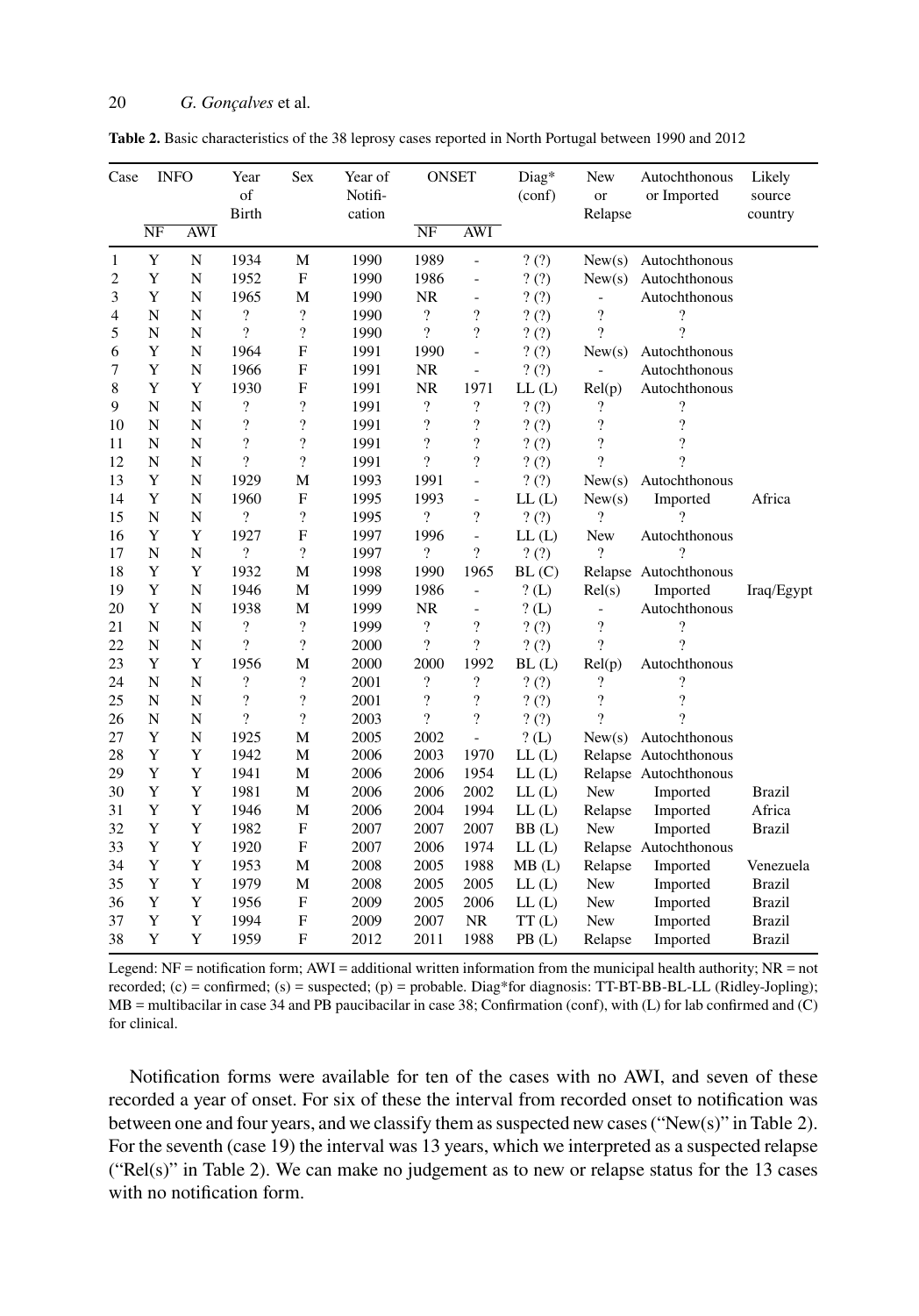We have classified 15 of the cases as autochthonous and 10 as imported on the basis of the "likely source of infection" information in the notification form (Table [2\)](#page-6-0).

#### AUTOCHTHONOUS CASES

Among the 8 autochthonous cases for whom only a NF was available (all reported before 2006), five had records mentioning relatives with leprosy, living in the same household: parents; sisters (in 2 cases); daughter; and an unspecified household relative. The AWI available for the seven other autochthonous cases carried additional information on the individual situations and the likely source of infection, which we summarise here (see Table [2\)](#page-6-0):

- Case 8. A rural woman born in 1930, single and living alone, who had brother and a sister (case 16) with lab-confirmed lepromatous leprosy. The record indicated poor hygiene conditions and lack of compliance with treatment. Original onset in 1971, followed 20 years later by notification for relapse in 1991.
- Case 16. A rural woman born in 1927, who had a sister with confirmed leprosy (case 8). She was notified in 1997, as an LL case having had onset in 1996.
- Case 18. A man born in 1932, who was admitted in 1958 to the only Portuguese hospital specialised in the treatment of leprosy (*Hospital Rovisco Pais* = HRP). The 1998 notification was considered a relapse (BL form). Other treatments were recorded in 1965, 1990 and 1998.
- Case 23. A rural shepherd born in 1956. His parents had leprosy. His onset was recorded as 1992 in AWI and as 2000 on the notification form in 2000 when he was diagnosed as a (BL) probable relapse.
- Case 28. A man born in 1942. His father had leprosy, was treated and cured, and had been free of symptoms for years. He and the family denied the existence of the disease. In 1970 he had been admitted to HRP and discharged in 1972. He was diagnosed and notified with a relapse (lab-confirmed lepromatous) in 2003 and was treated successfully.
- Case 29. A man born in 1941. His father and grandfather had had leprosy. He was apparently treated successfully after initial diagnosis in 1954, but had relapses in 1985 and 2006.
- Case 33. A rural woman born in 1920. Her husband had had leprosy (we have no details on the case). She was first diagnosed and treated in 1974, but was later diagnosed and treated as a relapse (lab-confirmed lepromatous) in 2006.

#### IMPORTED CASES

Of the ten apparently imported cases, six had been born in Brazil, all of whom were reported after 2005. The remaining 4 cases occurred in people born in Portugal who had a history of residence in leprosy endemic areas outside Portugal. Epidemiological interpretation is made difficult by the fact that dates of immigration or of residence abroad were not well or consistently recorded. Of particular interest are cases 36 and 37. Case 36 was a Brazilian woman, born in 1956, who came to Portugal as a teenager but returned to Brazil to study at university, but then later moved back to Portugal, around the year 2000, with her young daughter. Her first symptoms appeared in 2005–2006. She was diagnosed and treated for LL disease in 2009 and rendered bacillary negative but with neurological sequelae. Her daughter, born in Brasil in 1994, was case 37. The daughter was diagnosed in 2009 by biopsy, after clinicians realized her mother's diagnosis, and then successfully treated for tuberculoid disease. Given this history, we suspect the girl was infected, probably via her mother, before leaving Brazil (though it is possible that the infection event occurred after the mother and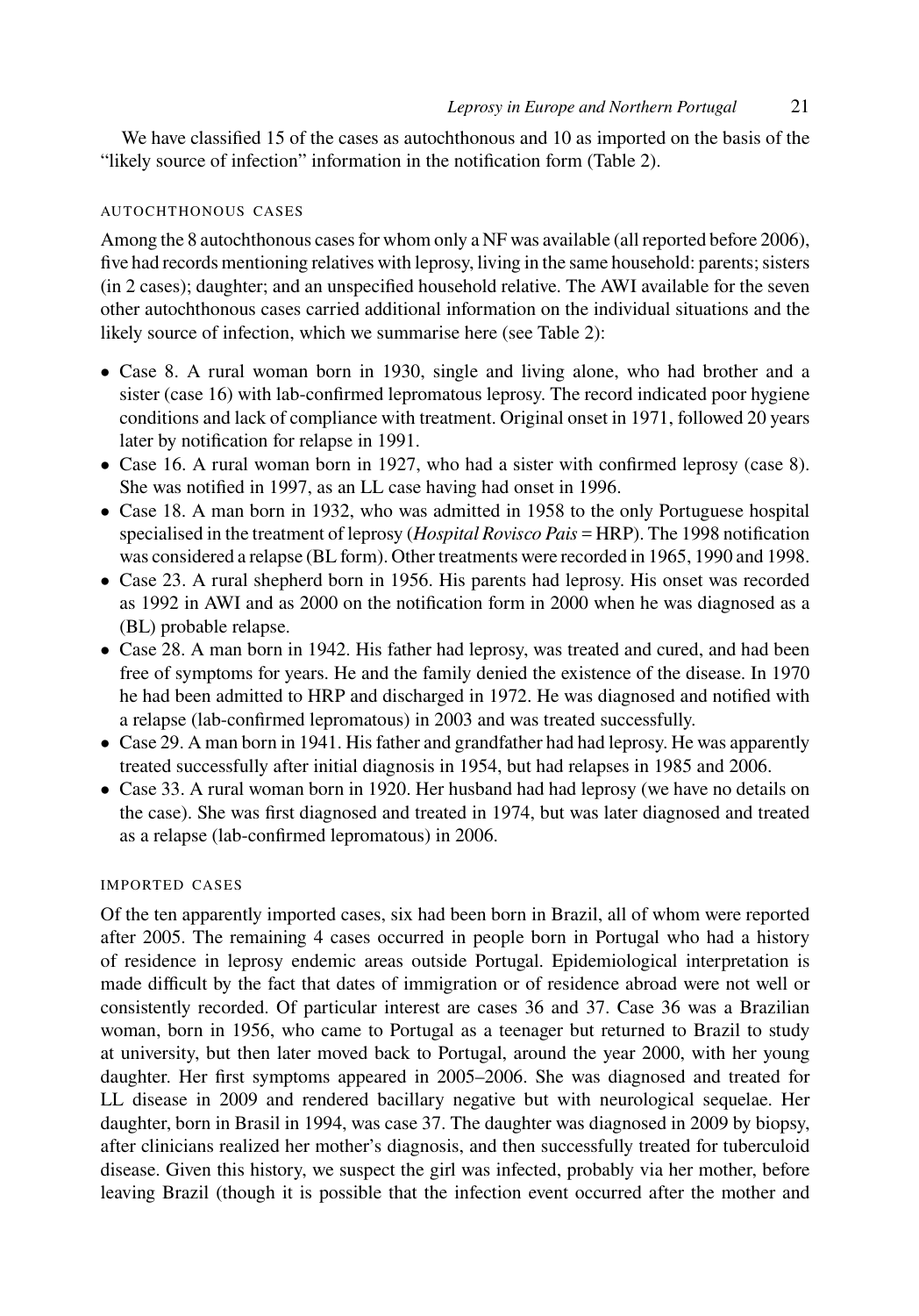daughter arrived in Portugal). This girl was the youngest by far of all the 38 cases identified in northern Portugal since 1990.

Visible deformities, consistent with WHO Grade 2 disability, were reported in 3 newly detected cases and 7 relapses. Four cases were described in the AWI as experiencing strong social stigma, which impeded contact with health professionals: one of them had refused an admission to hospital in 1995 and another was described as living in "very poor hygiene conditions and poor compliance with medication".

Sixteen cases lived in rural, 4 in suburban and 5 in urban areas. Occupation was recorded for 21 cases: rural workers (6), house wives (5), unemployed (3) and retired (2) were the most frequent occupations mentioned.

#### **Discussion**

These data illustrate several problems in monitoring and understanding leprosy in Europe today. Leprosy is a rare disease, of relatively low priority to health services in Europe, and attracts little attention except among the small number of specialists and practitioners who see cases. What data there are come from a variety of sources, are not always consistent, and are likely to be incomplete. Few physicians in Europe are familiar with the disease, and so the diagnosis is likely to be missed and delayed. The policies for notifying relapses may not be clear within or consistent between countries. Though "onset" year is sometimes recorded, it is widely recognised that this is often unknown or unreliable. Given the stigma associated with the disease, there are likely to be confidentiality restrictions in some countries which further complicate data collection, availability and analysis.

There are special problems associated with the reporting and interpretation of "foreign born" cases, insofar as some may reflect recent onsets, newly detected in the reporting country, others may have been detected before (and even reported to WHO as "new") in their countries of origin, and others may be relapses subsequent to past detection and treatment in either their new or their original countries. The WER table of foreign born cases in 2016, implied that the foreign born cases were newly reported (as they were described as percentages of the newly reported cases),<sup>[4](#page-10-8)</sup> but this has not been assumed in the reports for 2017–2018.<sup>[5](#page-10-14),[6](#page-10-3)</sup> These distinctions become important in trying to ascertain the location where cases were infected. Detailed data on individual patient histories are preferable to tabulations of notified cases for close epidemiological analysis.

Despite such difficulties it has been possible to assemble relevant data from northern Portugal. We find that the data are incomplete, and we have described assumptions which we have used in their interpretation. It is encouraging that the data appear to be more thorough since 2005. Notwithstanding these problems these data suggest a picture of leprosy epidemiology fully consistent with what is known from elsewhere in Europe. Portugal was still endemic for *M leprae* transmission and disease in the mid-20th century, but the disease declined dramatically over recent decades, and a major current question is whether *M leprae* transmission continues in northern Portugal at all.

Of the cases which appear to be attributable to infection contracted within Portugal (ie autochthonous), none were born after 1966, and none were notified after 2006. Of the five autochthonous cases notified since 2000, four were clearly relapses, and the other was an individual born in 1920, and thus likely to have been infected long ago if not actually a relapse. Of the 11 cases notified since 2005, three were clear relapses, and eight had evidence of having contracted their infections abroad. Six of these imported cases were from Brazil, which has the second largest number of leprosy cases in the world next to India. Brazil has a particularly close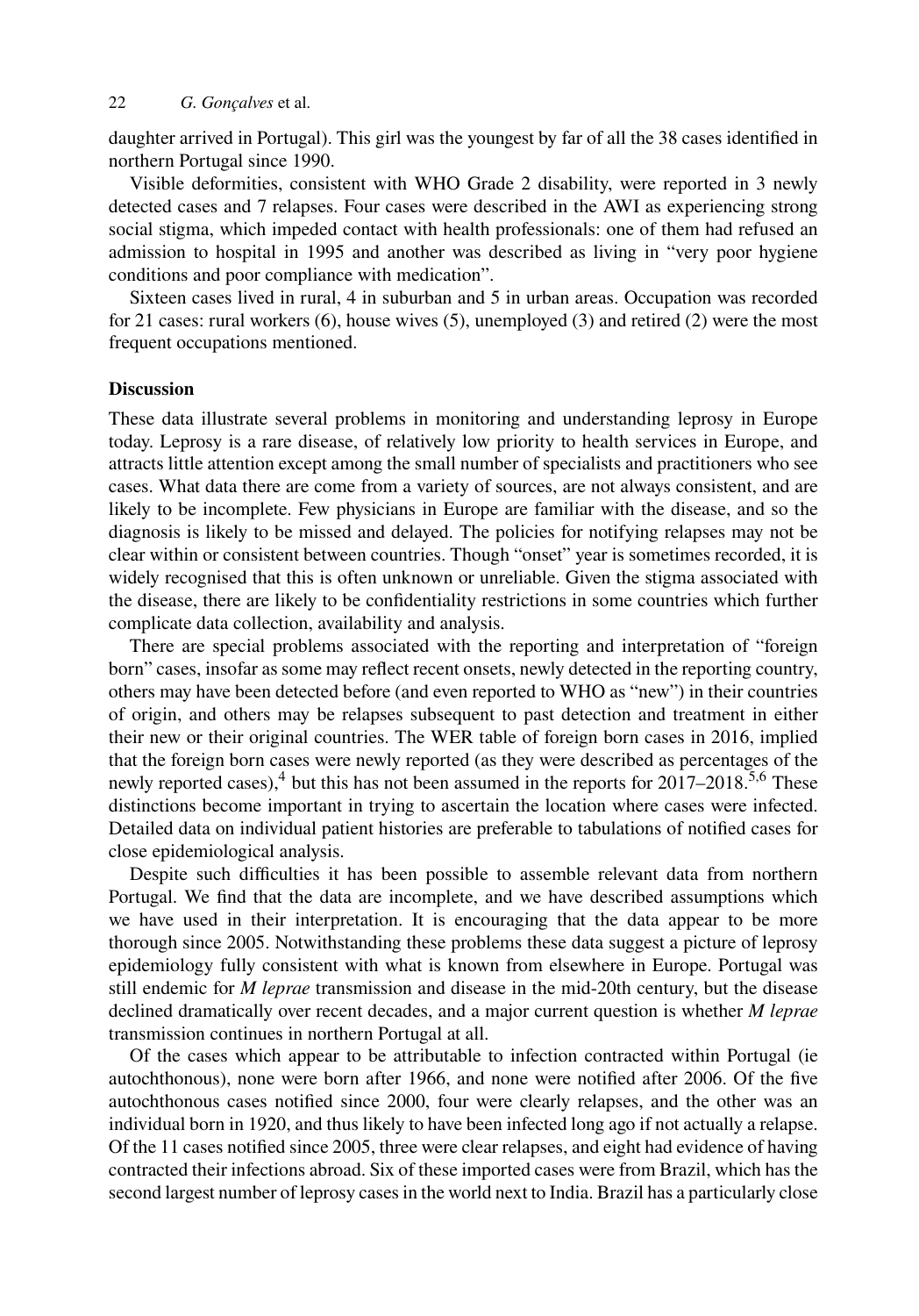relationship to Portugal, with 85,426 Brazilians legally living in Portugal in 2017, accounting for 20% of foreign residents, by far the largest immigrant community.<sup>[17](#page-10-15)</sup> The association is thus to be expected.

The data are thus consistent with autochthonous transmission of *M leprae* having stopped in the five districts of northern Portugal more than  $20 -$  and probably at least  $40 -$  years ago. The fact that there is little evidence of more recent transmission, despite the presence of recent imported cases, is consistent with the experience of other northern European countries. In this context, case number 37 in the series reported here is of particular interest, as it is unknown whether this young girl was infected before or after she came to Portugal with her mother, the likely source of her infection. Of course, given that the incubation period of leprosy may last 20 years or more,[18](#page-10-16) that the onset may be insidious, and that ultimate diagnosis may be delayed for some time after clinical onset, it is possible that a few more autochthonous cases will be recognised, but this is unlikely.

The overall decline in leprosy in Portugal coincides with a period of considerable socioeconomic improvement in the country, whether measured in social, economic or health terms. Though this association has been observed in many countries, its explanation is still not entirely clear – ie the extent to which physical conditions or health behaviours are responsible for continued transmission and clinical manifestation of the infection. In this context we note that a high proportion of NP cases were from rural areas and impoverished backgrounds and several reported close relatives with leprosy. An association with rural populations has been noted in several studies.[7](#page-10-4)[,10,](#page-10-7)[18](#page-10-16) On the one hand this may be considered surprising, insofar as *M leprae* transmission is supposed to rely on close contact and the respiratory route has been considered important, which one might think would favour crowded urban settings. On the other hand close physical contact is expected anywhere among close relatives in a family and household setting, and there may be something about the living conditions of the rural poor which is particularly conducive to the leprosy bacillus.

We suspect that data of the sort presented here are available in several European countries, and encourage that they be collated and reported to WHO. The fact that WHO has recently (since 2015) begun to collect and publish data on leprosy from European countries should encourage more attention to the subject and lead to an improvement in data quantity and quality. If examined as here, they may add to (or refute) the increasing evidence of the progressive cessation of *M leprae* transmission in the European Region. Just what are the critical factors responsible for this cessation remain an important question for leprosy research and control worldwide.

#### **Acknowledgements**

We thank: Dr Maria Neto the Regional Health Authority of Northern Portugal for her suggestions and support in the procedures to request data; all Local Health Authorities in Northern Portugal for providing copies of notification forms and other written reports; Dr Judite Catarino, Marina Ramos and Dr Paulo Nogueira from the Epidemiology and Statistics Division of the General Directorate of health, in Lisbon, for providing copies of notification forms; Dr Isabel Santiago Moita for providing useful insights on some of the cases.

# **Funding**

No funding was received for this study.